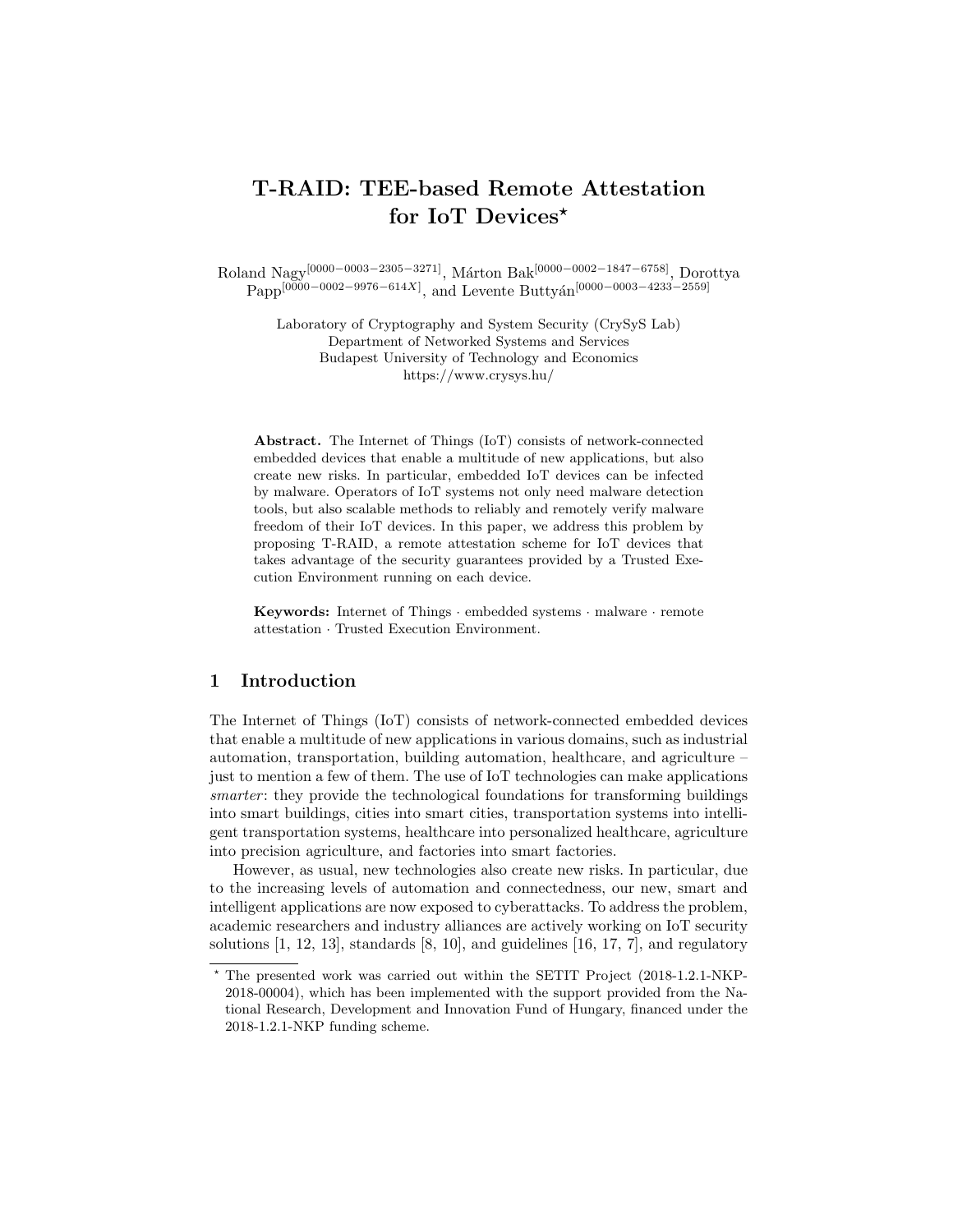bodies are also making steps<sup>1</sup> to ensure that those solutions, standards, and guidelines are indeed used and followed in practice.

One particular security issue is that IoT devices can be infected by malware [2, 4], which can alter their behavior, endangering the integrity and the availability of IoT systems, and undermining the trustworthiness of the smart applications based on them. Hence, system operators need malware detection solutions adapted to the constraints of IoT systems [20]. In addition, they also need scalable methods to reliably verify malware freedom of IoT devices in their systems. In this paper, we address this problem by proposing a remote attestation scheme for IoT devices that takes advantage of the security guarantees provided by a Trusted Execution Environment (TEE) running on the device.

Attestation is meant to be a process whereby a trusted verifier reliably checks the state of an untrusted prover, and remote attestation is when this verification is done remotely via a network. In our case, the prover is (a process running on) an IoT device, and it is untrusted, because the device may be compromised by a malware. The verifier is a trusted remote server operated by the system operator. We use remote attestation to prove the malware-free state of the IoT devices to the system operator. Doing this remotely means that the operator does not need physical access to the devices, allowing for large scale, automated verification of all devices in an entire IoT system.

The structure of the paper is the following: We start by giving a brief overview on different approaches to remote attestation in Section 2, serving as a review of relevant related work and also providing technical background for our proposal. Next, we introduce T-RAID, our TEE-based solution to secure remote attestation for IoT devices, by first providing a general overview of it in Section 3, and then presenting its protocols in more details in Sections 4 and 5. Finally, we evaluate T-RAID and discuss its properties in Section 6, and conclude the paper in Section 7.

## 2 Approaches to remote attestation

There exist three general approaches to attestation: hardware-based, softwarebased, and hybrid attestation. Hardware-based attestation relies on a secure  $co-processor$  (e.g., a TPM  $chip<sup>2</sup>$ ) that can produce a digitally signed summary of the hardware and software state of the device being verified. The summary is typically a hash computed by progressively combining the hashes of the system components and software modules started during the boot process. The key used to sign the summary is kept in the co-processor and protected by its logical access control and physical tamper resistance features. As this approach requires a co-processor, it is typically considered to be too expensive for embedded IoT devices.

<sup>1</sup> The California IoT cybersecurity law SB-327 became effective Jan 1, 2020.

 $^2$ https://trustedcomputinggroup.org/work-groups/trusted-platform-module/  $\quad$  Last visited: Sep 12, 2021.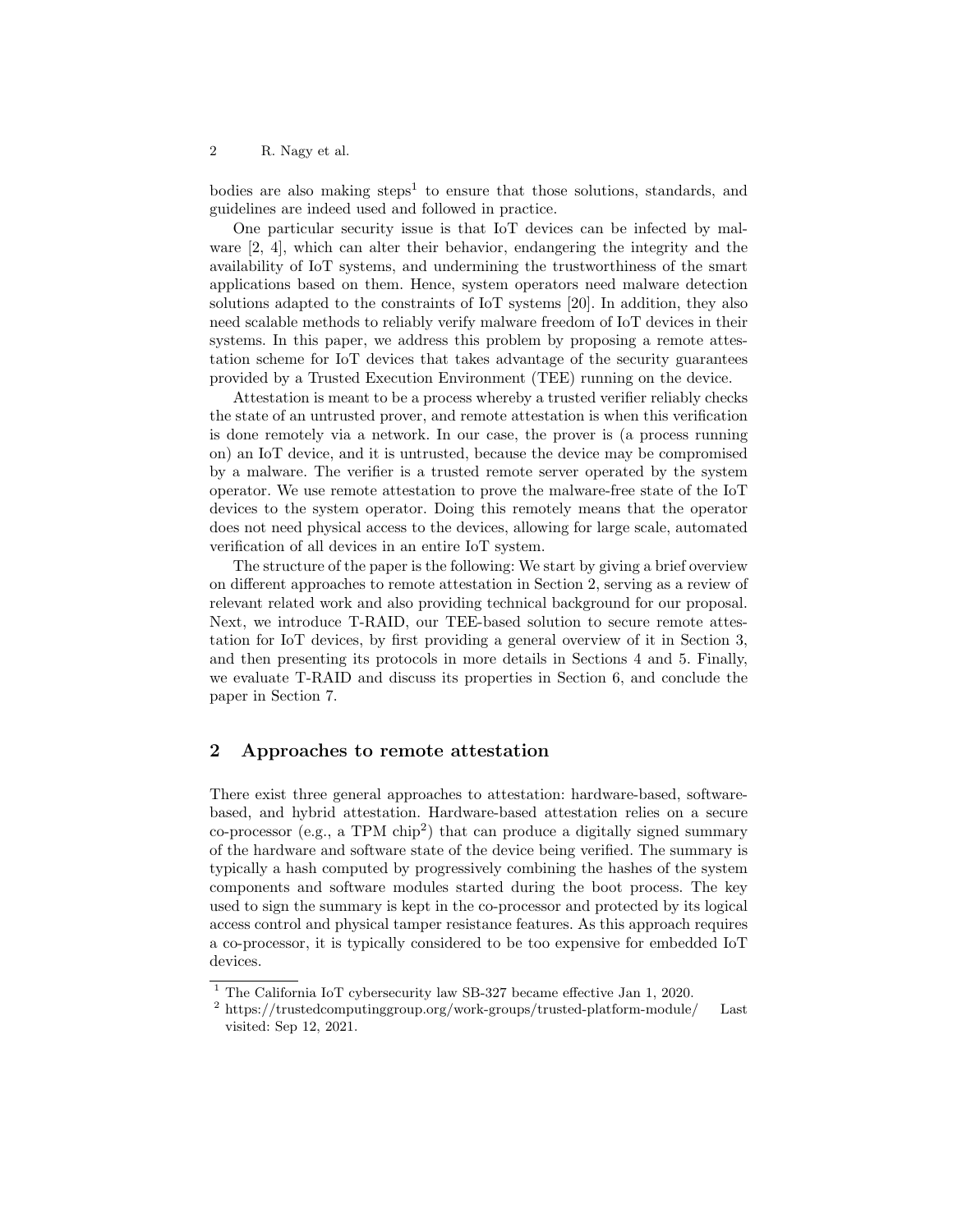In contrast to the hardware-based approach, software-based attestation does not require any additional hardware in the prover device. Solutions following this approach (e.g., [18, 19]) are typically based on executing a protocol in which the verifier probes the prover and the response of the prover to the probe convinces the verifier that the prover is in a malware-free state. To generate the response, the prover runs a checksum function, which traverses memory locations in a pseudo-random manner (seeded by the verifier's probe). The verifier checks the correctness of the prover's response by computing the same checksum function on the expected memory content of the device. If malware is hiding in the memory, either the checksum of the prover will differ from that computed by the verifier, or the response time of the prover will be longer than expected, as the malware needs to check and redirect memory accesses that refer to locations holding the malware code itself. So besides checking the correctness of the checksum, in this case, the verifier also checks the response time of the prover.

The main problem of software-based attestation is that, in practice, it does not really work over a network due to network jitter, which makes it practically impossible to remotely measure the exact checksum computation time of the prover [14]. Another problem is that a compromised prover can actually delegate checksum computation to a much faster attacker device, which cannot be detected by a remote verifier. In addition, even if we do not consider such delegation attacks, this approach assumes that the checksum computation on the prover cannot be performed faster than the speed of the actual implemention of the checksum function. Unfortunately, this assumption does not always hold [3], leading to attacks where a tricky faster way of computing the checksum leaves time for the malware to check and redirect memory references that would reveal its presence.

Given all these problems, hybrid approaches were proposed (e.g., [6, 5]) that are largely software-based, but also require minimal hardware support. For example, in [6], the authors propose a scheme, applicable to attestation purposes, that uses a ROM-based checksum routine and relies on a secret key for authenticating the computed checksum that is kept in memory accessible only by ROM-based code. This latter property is provided by a hardware-based memory access logic, which verifies that the instruction pointer is in the ROM region when the secret key is being accessed. This actually ensures that the confidentiality of the key is preserved, even if the device is infected by a malware. In addition, as the ROM code cannot be modified, integrity of the checksum computation is also ensured. This means that a response authenticated by the secret key must be genuine, and such a response can be verified by a remote verifier.

At this point, a natural question could be the following: What is the minimum hardware support needed for a hybrid remote attestation solution to be secure? This question is investigated in [9], where the authors conclude that the following set of requirements is sufficient and necessary (hence minimal) for secure remote attestation of embedded devices:

- 1. Custom hardware to enforce exclusive access to a secret key;
- 2. Reliable and secure memory erasure;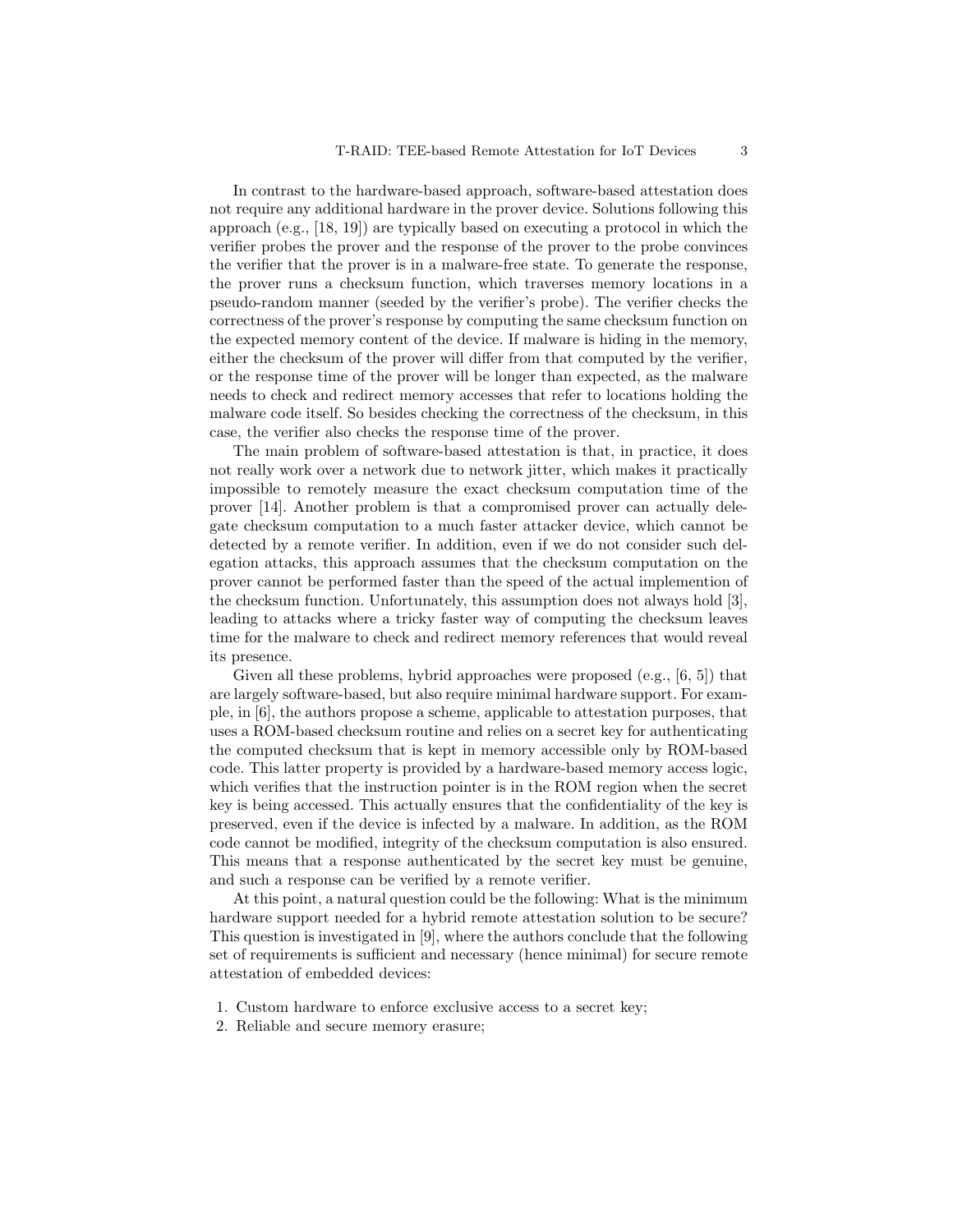- 4 R. Nagy et al.
- 3. Read-only-memory (ROM);
- 4. Instructions for enabling and atomically disabling interrupts;
- 5. Custom hardware to enforce that the attestation (checksum) routine can only be invoked by running its first instruction;
- 6. Secure reset mechanism.

It turns out that the guarantees provided by satisfying the requirements above can also be achieved in another way: In [5], the authors propose a hybrid remote attestation scheme, called HYDRA, that relies on security features provided by a formally verified seL4 microkernel to obtain similar properties. In HYDRA:

- 1. A privileged process handles the secret key and enforces proper access control to it;
- 2. Reliable and secure memory erasure is required by [9] to ensure that no information about the secret key is leaked after using it in the checksum authentication. However, the strict memory separation of the seL4 microkernel ensures the same property;
- 3. ROM is required by [9] to make sure that the checksum routine cannot be modified. Isolated process memory and code integrity checks in seL4 can provide the same property;
- 4. Prioritized interrupt handling of the microkernel ensures uninterruptable execution of the checksum code that runs with the highest possible priority;
- 5. Controlled invocation is enforced by operating system support;
- 6. Secure reset is initiated in [9] whenever an attempt is detected to execute the checksum function from the middle of its code. This is not needed if controlled invocation is enforced.

The authors of [5] claim that using seL4 imposes fewer hardware requirements on the underlying microprocessor, and building upon a formally verified software component increases confidence in security of the overall solution.

# 3 Overview of T-RAID

Our main idea is to follow the approach of HYDRA [5], but instead of a secure microkernel, we rely on a Trusted Execution Environment (TEE). A TEE provides an isolated environment for trusted processes where they can execute without being interfered by normal, potentially compromised processes. In addition, a TEE also provides secure storage for secrets that is not accessible from outside the TEE. Thus, checking malware-freedom can be implemented in a trusted process running in the TEE and the key used for authenticating the result of the check can be stored in TEE-protected secure memory.

We note that embedded devices equipped with ARM or similarly powerful processors are typically capable of hosting such a TEE. We also note that TEEs usually rely on hardware support to provide their security guarantees.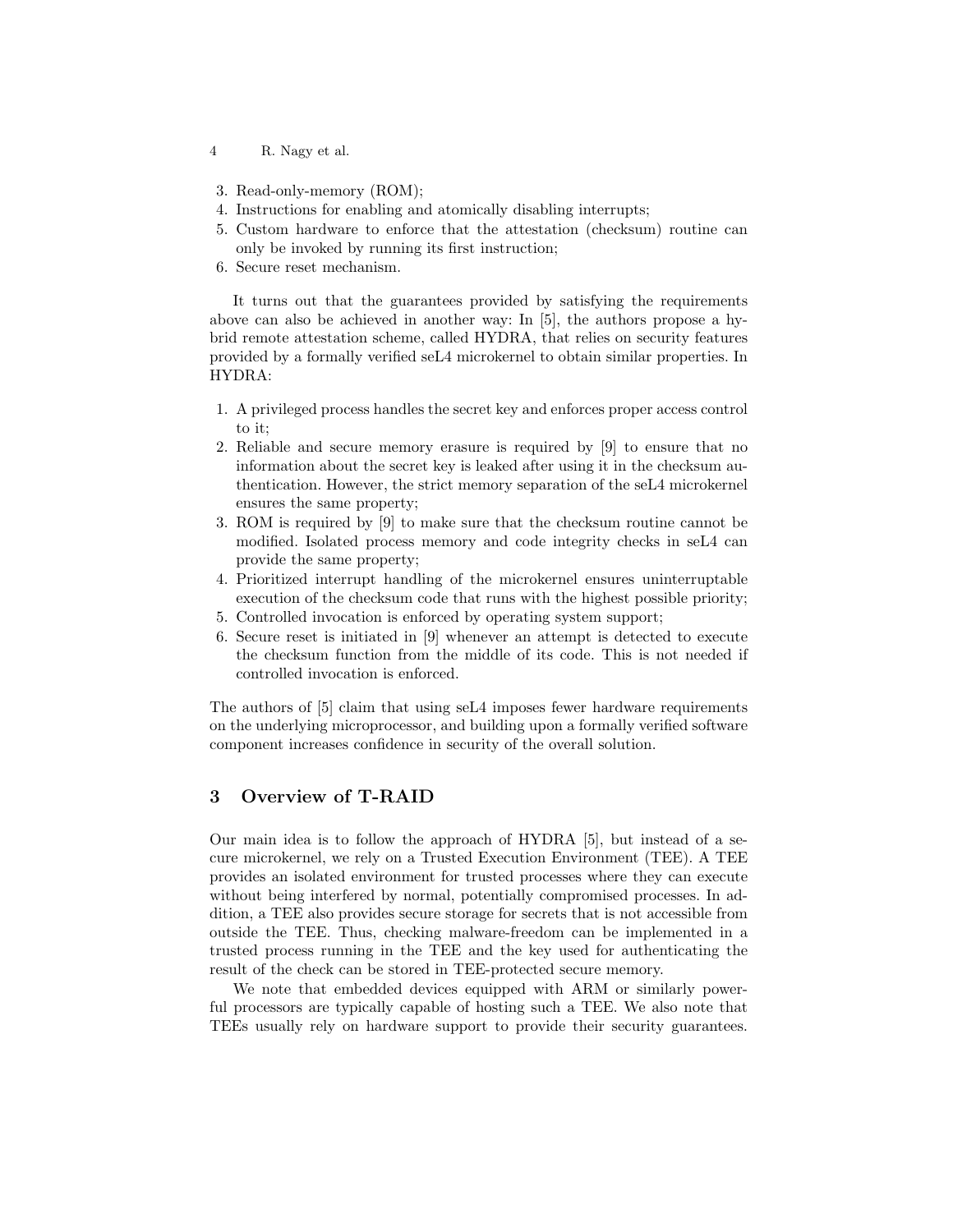

Fig. 1. Overview of the T-RAID architecture.

For example, TrustZone<sup>3</sup> enabled ARM processors support TEEs by offering hardware-enforced memory isolation. A special register in the processor keeps track whether it runs in the so called Normal World or in the Secure World. In the Normal World, access to certain memory regions and peripherals associated with the Secure World is denied, and this is enforced by the memory bus fabric. On the other hand, processes running in the Secure World have virtually unlimited access to any resources of the embedded device. In addition, switching between Worlds is possible only by invoking a special instruction that guarantees a proper context switch. TEE implementations usually take advantage of this low level support built into the processor itself.

The architecture of our TEE-based remote attestation scheme designed for IoT devices (T-RAID) is illustrated in Figure 1. In T-RAID, the Verifier is assumed to be a remote entity that interacts with the Prover via a network. The Prover is a trusted application (TA) running in the TEE hosted by the processor of the IoT device. An Attestation Service is running as a normal (untrusted) process in the Rich Execution Environment (REE), also hosted by the processor. The term "rich" refers to the fact that the REE may be provided by a full-blown operating system (OS), such as Linux, that offers an abundance of services to the processes running in the REE. The TEE typically features a much more limited OS that provides only basic services to the trusted applications. Isolation between the TEE and the REE is supported by the processor and its memory management unit.

In order to initiate an attestation session, the Verifier calls the Attestation Service, which is assumed to be always available. If it is not, then this fact already proves that the IoT devices is not in its normal state, and it may be compromised by a malware. The Attestation Service invokes the Prover TA via

 $^3$ https://developer.arm.com/ip-products/security-ip/trustzone Last visited: Sep 12, 2021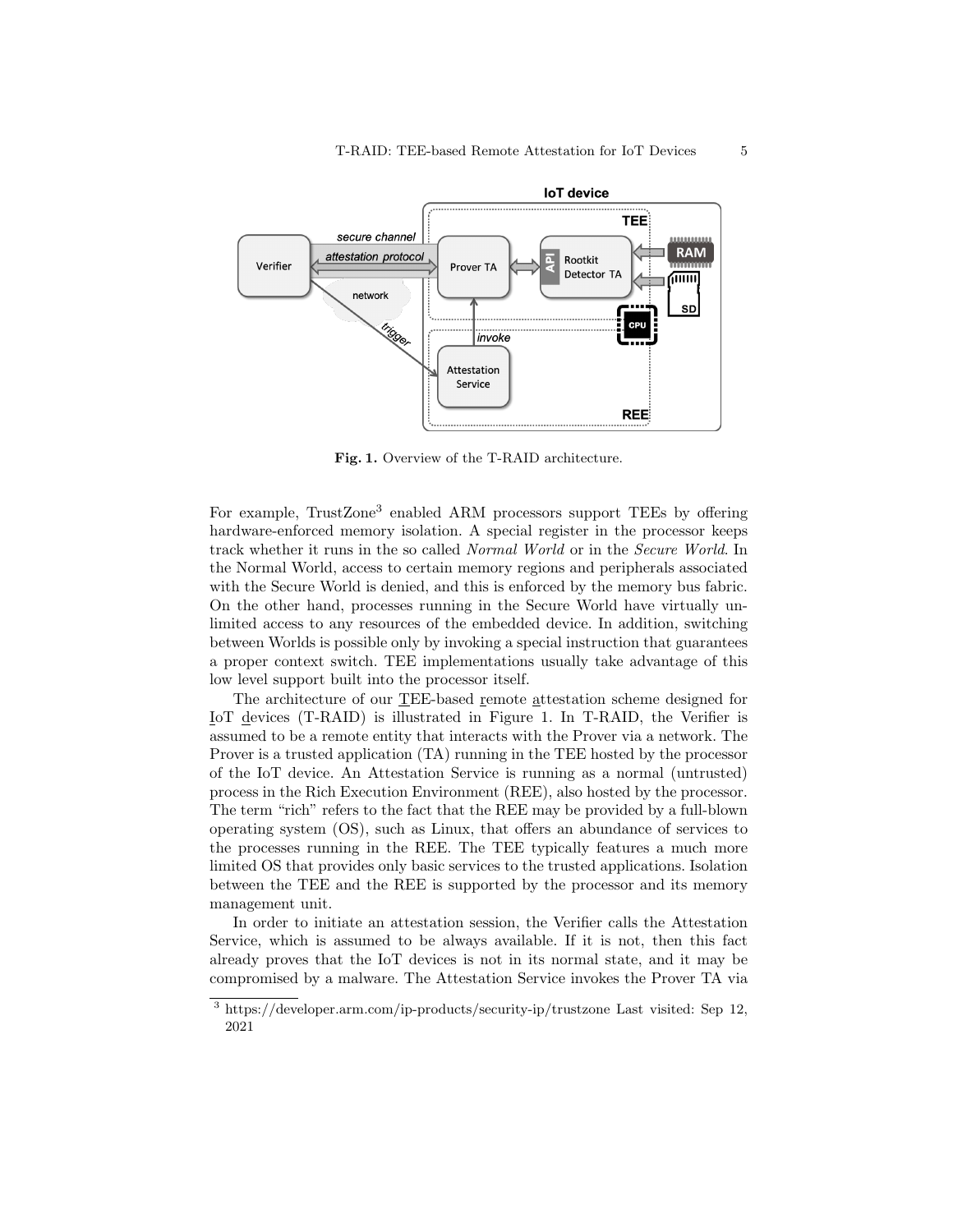a controlled invocation mechanism provided by the TEE (and supported by the processor). The Prover TA then establishes a secure connection to the Verifier, which is used to execute a remote attestation protocol securely.

In the remote attestation protocol, the Verifier challenges the Prover with a set of tasks. These tasks consists in the execution of certain integrity checks that are implemented by a Rootkit Detector TA, also running in the TEE. The integrity checks requested by the Verifier are invoked by the Prover TA via a well-defined API provided by the Rootkit Detector TA, and the results are sent back to the Verifier via the secure channel.

The Rootkit Detector TA has access to the entire memory of the IoT device and its persistent storage. The memory includes the memory of the processes and the OS kernel running in the REE and the persistent storage includes the file system that they use. The integrity checks implemented by the Rootkit Detector TA analyze this memory and file system, collect relevant data (e.g., the list of processes currently running in the REE), compute hashes (e.g., the hash of the text segment of the OS kernel in the REE), and try to detect anomalies that may signal the presence of a malware (e.g., hooked function pointers).

More information about the remote attestation protocol and the integrity checks of T-RAID is provided below in Sections 4 and 5, respectively.

We implemented T-RAID as a prototype running in QEMU<sup>4</sup>. The target architecture of our prototype is the ARM processor, and we use OP-TEE<sup>5</sup> as the TEE implementation and Linux as the OS in the REE. Cryptographic functions in our protocols use the mbedTLS cryptographic library<sup>6</sup>. In the sequel, we assume this setup when implementation specific details are described.

## 4 Remote attestation protocol

The remote attestation protocol of T-RAID assumes a secure channel between the Prover TA and the Verifier, thus, a prerequisite for running the protocol is to establish such a secure channel. One can use TLS for this purpose if the TEE implementation supports TLS-protected sockets and the resource constraints of the IoT device permit the use of such a complex protocol as TLS. In our prototpye implementation, we could not use TLS, because OP-TEE does not support TLS-based sockets in the TEE. Instead, we designed and implemented a lightweight secure channel protocol over a raw socket. Our protocol uses an authenticated version of the Diffie-Hellman protocol to establish a shared secret between the Prover TA and the Verifier (where authentication is based on ECDSA signatures); the PBKDF2 key derivation function to derive a 32 byte symmetric encryption key and a 32-byte message authentication key from the shared secret; the AES cipher in CBC mode with PKCS#7 padding to encrypt messages; message sequence numbers to protect against replay attacks;

<sup>4</sup> https://www.qemu.org/ Last visited: Sep 12, 2021.

 $5 \text{ https://www.op-tee.org/ Last visited: Sep 12, 2021.}$ 

 $^6$ https://github.com/ARMmbed/mbedtls Last visited: Sep 12, 2021.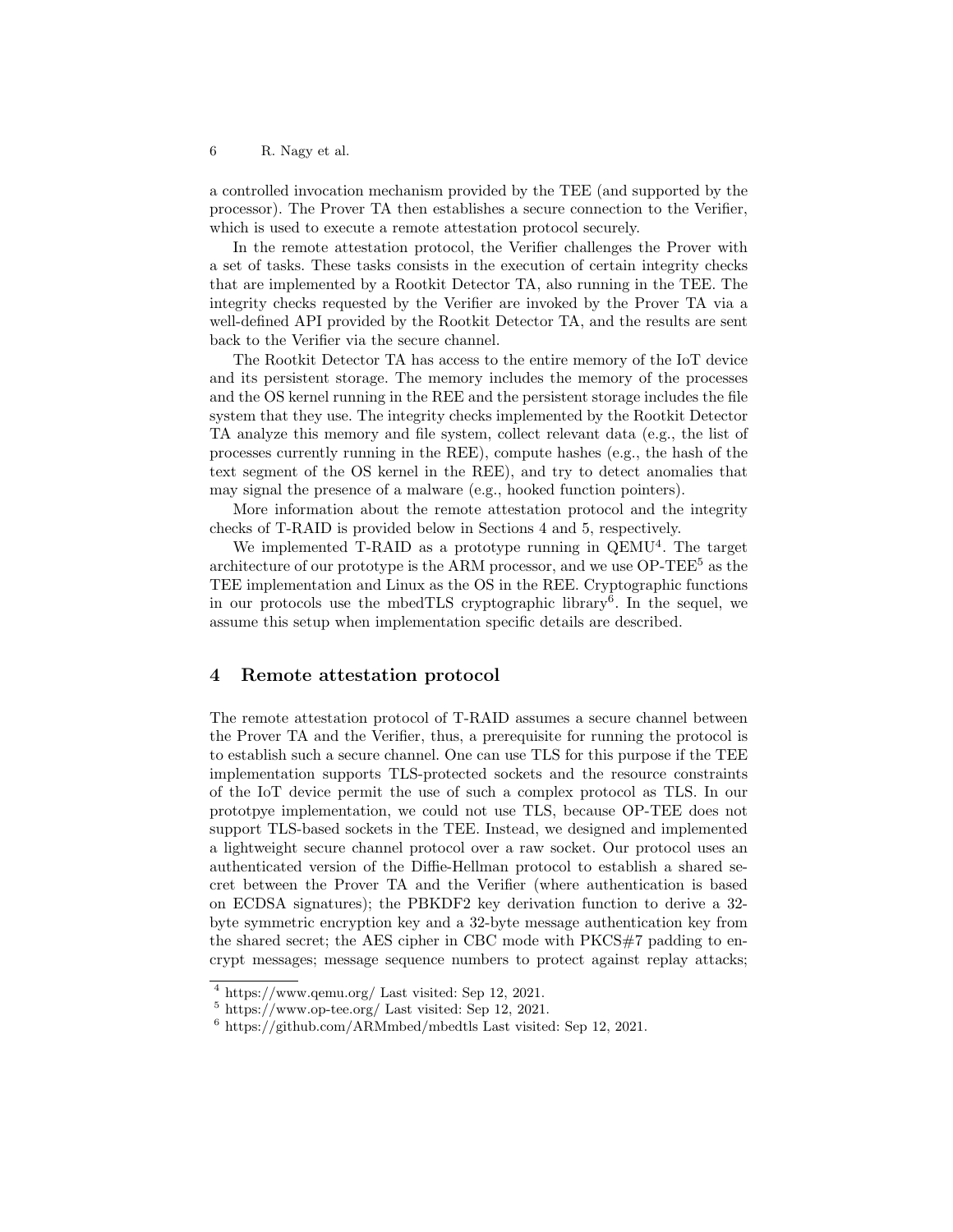and HMAC with SHA-256 as the hash function to authenticate (encrypted and numbered) messages.

The attestation protocol consists of the exchange of a single attestation request and response. The secure channel guarantees the freshness, integrity, authenticity, and confidentiality of these messages, and most importantly, the Prover's response. The request of the Verifier may contain multiple challenges, each triggering the call of a specific integrity check function of the Rootkit Detector TA. The response of the Prover contains the results of the integrity check functions called. The integrity check functions may return a status code (e.g., 0 for a successful check and 1 for a failure), a hash value (e.g., hash of the REE OS kernel's text segment or recursive hash of some part of the REE file system), or a list of process IDs and process names extracted from various OS kernel data structures (e.g., the process list, the process tree, and the run queues).

The Verifier must be able to verify the results of the checks received in the response of the Prover. For this, we assume that the Verifier stores the hash values expected in correct responses. In case of file system checks, the computed hash value depends on what parts of the file system are actually hashed, therefore, we assume that the Verifier has a mirror of the file system of the IoT device and performs the same hash computation on this mirror to obtain the expected correct hash value. Finally, if the response contains a list of process names, the Verifier can compare that to a pre-defined white list of process names allowed on the IoT device.

## 5 Integrity checks

Our integrity checks perform rootkit detection on the IoT device; hence, their successful execution is an assurance of malware freedom. The software component implementing the checks is capable of accessing components of the REE, such as the memory and the file system. The latter is not supported by OP-TEE, so we had to extend and slightly modify the OP-TEE kernel and the tee-supplicant daemon (a component of OP-TEE running in the REE). More details on this can be found in our earlier paper [15]. Using the aforementioned capabilities, we implemented numerous checks, each aiming at detecting a different rootkit technique or ensuring the integrity of REE components that our checks rely upon. In this section, we present the integrity checks that the Prover TA can invoke.

#### 5.1 Process listing

The most important functionality of any kernel is to manage and schedule processes. In order to achieve these goals, the Linux kernel uses so called tasks. A task is approximately equivalent to a thread. Single-threaded processes consist of one task, while multi-threaded processes have one task for each thread, sharing the same address space. These tasks are organized into multiple dynamic data structures. Here we present the ones used by the 5.1 version of the Linux kernel.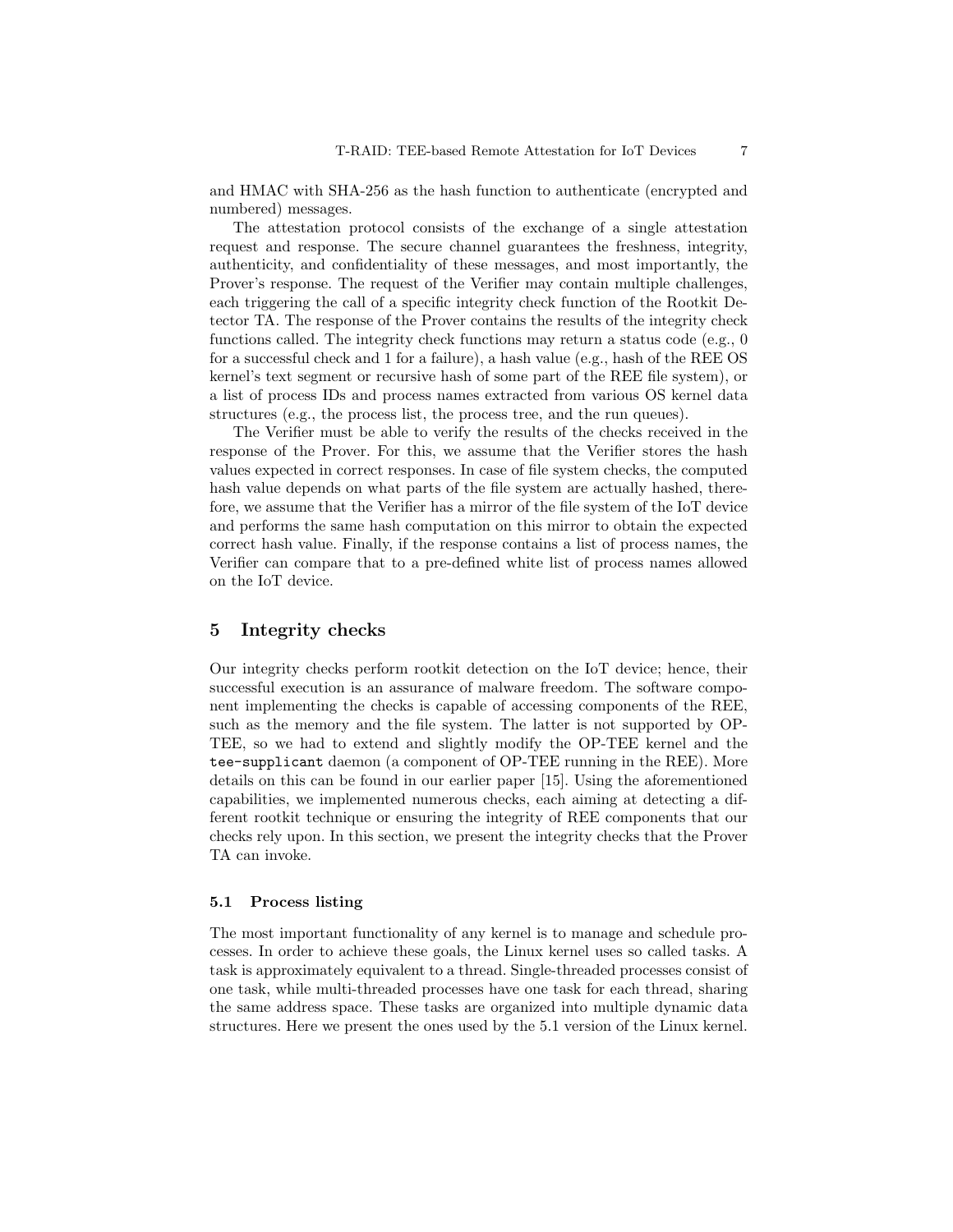Our solution uses these data structures to enumerate processes on the system. Currently, we can list process IDs and names of the processes.

The oldest and simplest data structure in the kernel holding process-related information is the so called process list. This is a doubly-linked circular list of task structures; each task has a next and prev pointer, pointing to the next and previous tasks in the list, respectively. Using these pointers, we can easily traverse the whole list, starting from the **init\_task**; this is the first kernel thread, started at boot.

Another data structure is the process tree. When a process starts another process, it becomes its child, while the new process refers to the original one as its parent. Via this relation, processes form a tree, whose root is the init task. The Linux kernel uses lists to implement this tree. Each process has a pointer to its first and last child, while the children are linked into a doubly-linked circular list. We traverse this data structure recursively in a depth-first manner.

Pid namespaces are used by the kernel as an isolation mechanism. There is an initial pid namespace containing every process. These namespaces use radix trees to account the process IDs in use. These radix trees store pid structures with pointers to the tasks using the specific ID. To traverse the initial pid namespace, we implemented a function capable of finding the corresponding pid structure in the tree for a given ID.

Finally, we extract process related information from runqueues. These queues are used by the scheduler, and unlike the previous data structures, not every process is accessible from these, only the runnable ones. These are the processes not waiting for anything and not stopped, they can continue their execution, if assigned to a CPU core. Each core has its own runqueue, and runqueues implement data structures for every scheduling policy. For Linux 5.1, this means 3 subschedulers, using lists, red-black trees and nested red-black trees.

#### 5.2 Memory integrity checks

We check the integrity of two memory areas of the Linux kernel that are frequently targeted by rootkits: the system call table and the text segment of the kernel itself. System calls are the interface the kernel offers to user-space processes. When processes need to perform actions that are the kernel's responsibility, they invoke the appropriate system call. Such actions include interactions with files, network sockets, etc.. The kernel uses an array of function pointers, known as the system call table. Rootkits often replace pointers in this array and re-implement certain system calls. Therefore, we compute the hash of the system call table using the SHA-256 hash algorithm.

Another common and similar rootkit technique is *inline hooking*[11]. In this case, the attacker modifies the code of an existing function, usually by rewriting the first few instructions to a jump such that during execution, the code jumps to the desired replacement. To detect inline hooks, we compute the SHA-256 hash of the entire text segment of the kernel, which contains all the code of the Linux kernel.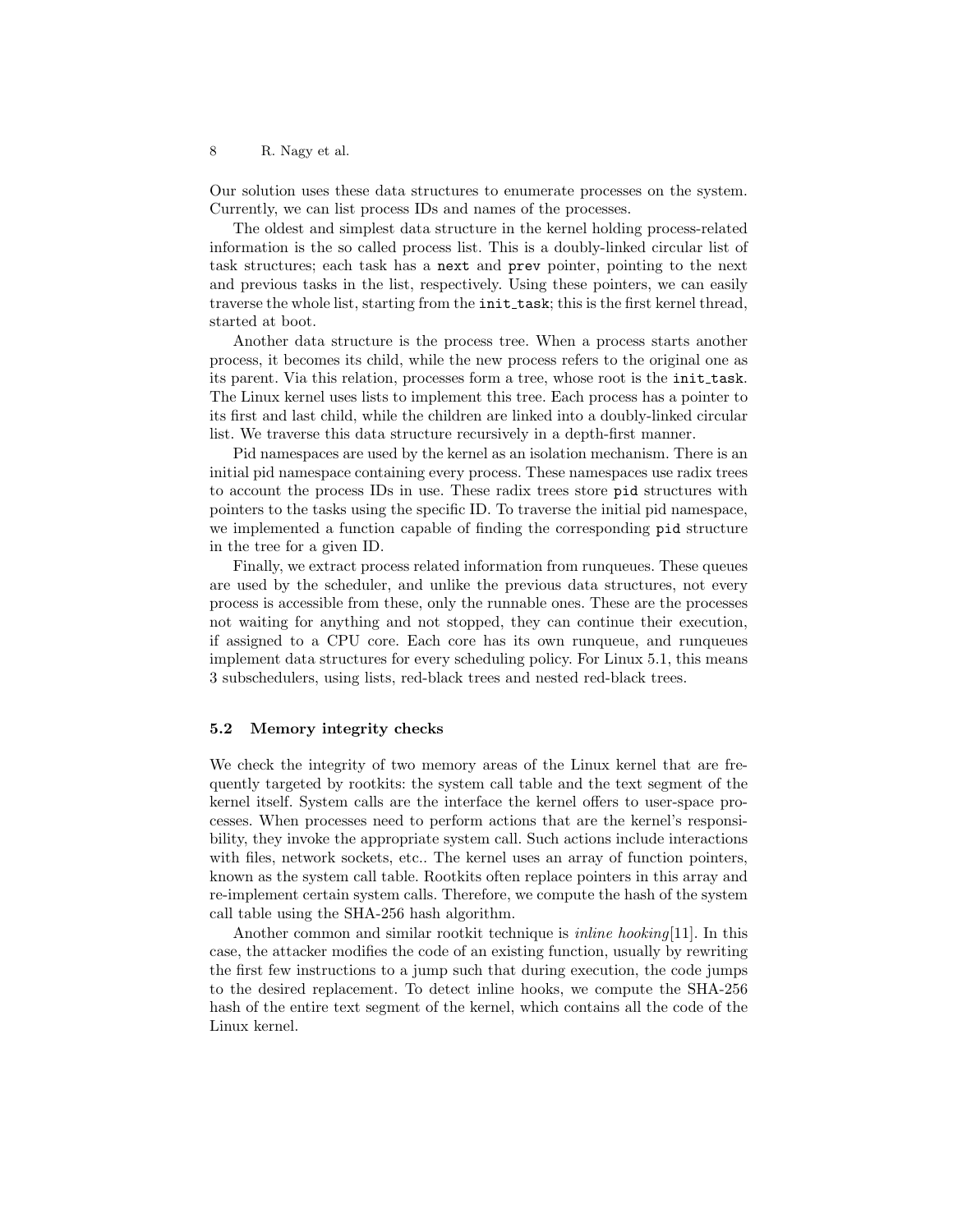#### 5.3 File integrity checks

By-default OP-TEE does not provide access to the file systems of the REE, however, it is capable of using it for Secure Storage. The API written for this does not aim to be a general purpose API for file access, so we had to extend it and apply some patches in order to be able to access arbitrary files. Again, for implementation details, the reader is referred to [15].

Our implementation provides a simple interface which can be used to check the integrity of any part of the REE file systems. This can be done invoking two functions, namely hash file and hash dir. The former one expects a filename as parameter, and an output buffer, where the computed hash of the file will be stored. If the file exists, it opens it, reads it by 4096-byte-long blocks, and feeds these blocks into a hash context. After reaching the end of the file, the SHA-256 hash is written to the output buffer. The latter one expects more parameters: a directory name, an output buffer, a boolean indicating if it should hash the directory recursively, and an optional blacklist. In case of non-recursive hashing, all subdirectories will be ignored. If a blacklist is supplied, all elements are checked against it, thereby the hashing files or directories with volatile content can be avoided. The contents of directories are sorted alphabetically.

#### 5.4 Network checks

We also implemented checks targeting the network stack of the kernel. In this subsystem, rootkits typically implement two kind of attacks: hiding open connections and implementing "magic packet" functionality. In the case of rootkits, this means performing a predefined action, when the infected system receives a specially crafted network packet. So far, we identified one way to hide open sockets and three mechanisms what can be abused by attackers to implement magic packets. For these checks to work properly, we assume that every necessary driver is compiled into the kernel.

The most common way to implement magic packets is using the Netfilter subsystem, the backend of Linux firewall solutions. Netfilter stores firewall rules in so-called chains. Each supported protocol (like IPv4, IPv6, ARP, etc.) has five chains, one for each stage of packet processing. Each chain acts as an arraylist, containing Netfilter hooks, storing function pointers. When a packet is checked against a specific chain, all hooks in the chain are invoked, and the packet is accepted only, if all hooks accept it. These hook functions, however, can have side effects, so an attacker can implement a firewall rule which executes his payload, if certain conditions are met. Our solution traverses all the hooks of every chain, and if any of the function pointers store a value that is not pointing into the text segment of the kernel, it is considered to be a sign of rootkit infection.

We also check structures called icmp control. The kernel uses an array of these to determine what handler function should be executed for different kinds of ICMP packets. The packet's type field is used to index this array. We check all function pointers the same way as we did in the case of Netfilter hooks.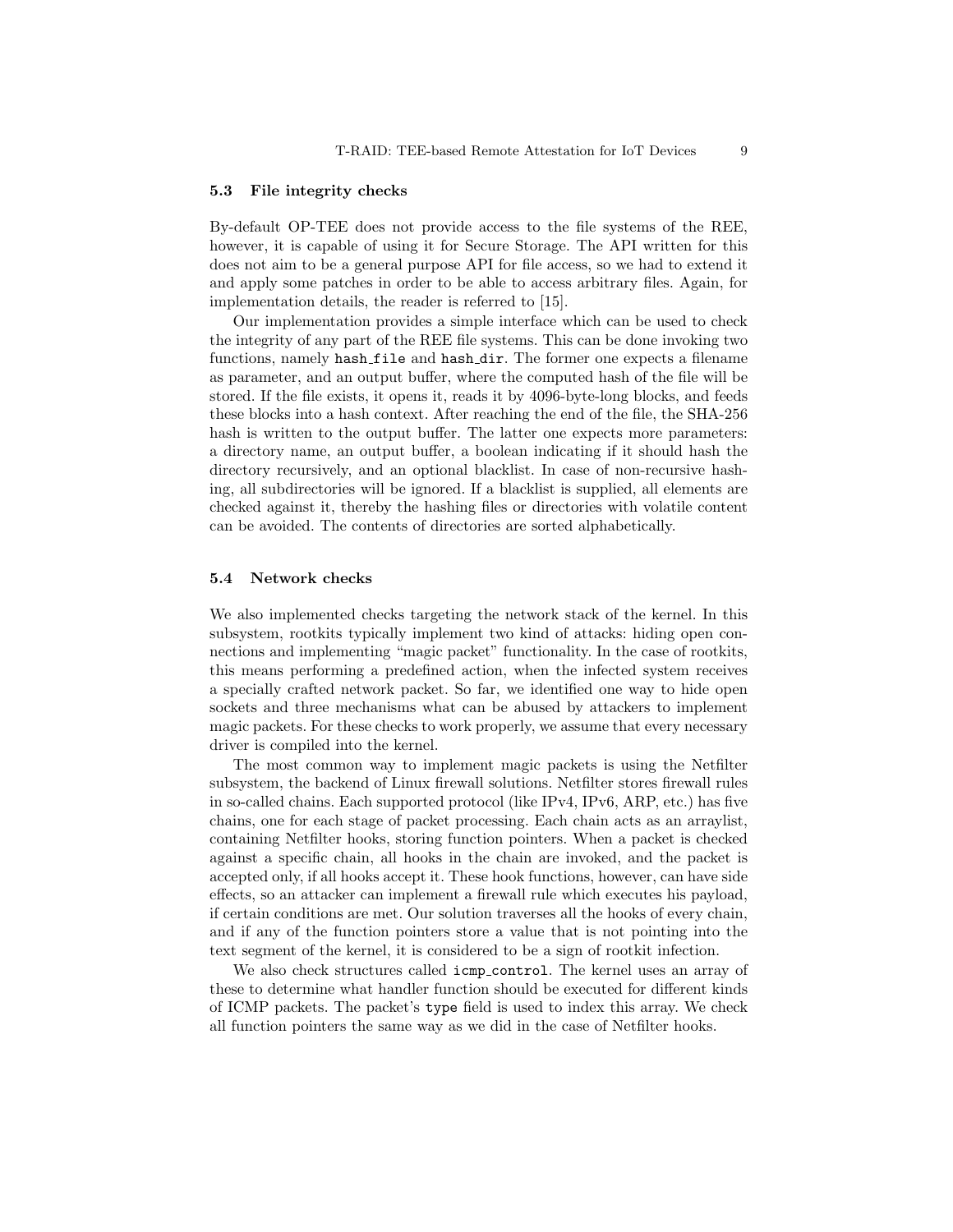The kernel uses net protocol structures to register handler functions for different protocols, like UDP, TCP and IGMP. These structures contain handler, error handler and demultiplexer functions, which can be hooked and used to implement magic packet functionality. We perform the same integrity check on these pointers as described above.

Finally, we implemented a check targeting hidden network connections. Files in the /proc/net directory give information about open connections. The content of these files is generated on-demand using seq ops. These objects store function pointers to iterate a specific data structure and display information about its elements. Rootkits often target these to hide open connections, therefore we check these function pointers the same way as we checked the others.

## 6 Evaluation and discussion

The presented TEE-based remote attestation scheme, T-RAID, provides security guarantees similar to those of HYDRA [5]:

- 1. A trusted application in the TEE, the Prover TA, handles the private key used to set up a secure channel with the Verifier. Every message, including the Prover's responses to the Verifier's challenges are authenticated by this channel, which means that the Verifier can be sure that the responses come from the given Prover. In addition, the private key of the Prover is stored in the secure storage of the TEE, hence, the key remains protected and invisible from the potentially compromised REE.
- 2. Strict separation of the secure memory used by the TEE from processes in the REE prevents the leakage of the private key after it has been used.
- 3. TEE-based integrity protection of TAs prevents their illegitimate modification by untrusted processes of the REE. This property ensures similar guarantees for TAs as a ROM would ensure. Thus, neither the Prover TA nor the Rootkit Detector TA can be modified, and hence, the integrity checks are performed and their results are reported correctly to the Verifier.
- 4. Interrupts can be disabled and re-enabled in the TEE. Disabling them when the Rootkit Detector TA is invoked ensures the uninterruptable execution of our integrity checks, with some caveats that we discuss later in this section.
- 5. TEE-based invocation mechanism of TAs enforces that the execution of a TA always begins at its entry point. This contributes to the correct execution of the integrity checks and correct reporting of their results.
- 6. Secure reset is not needed, as the TEE enforces the controlled invocation of every TA.

Unfortunately, our current prototype has two known weaknesses. The first one is that file operations in OP-TEE are delegated to the REE side where they can actually be interrupted. Moreover, as file operations usually take a long time, they will almost surely be interrupted by the task scheduler of the OS. This is a limitation of OP-TEE, other TEE implementations may implement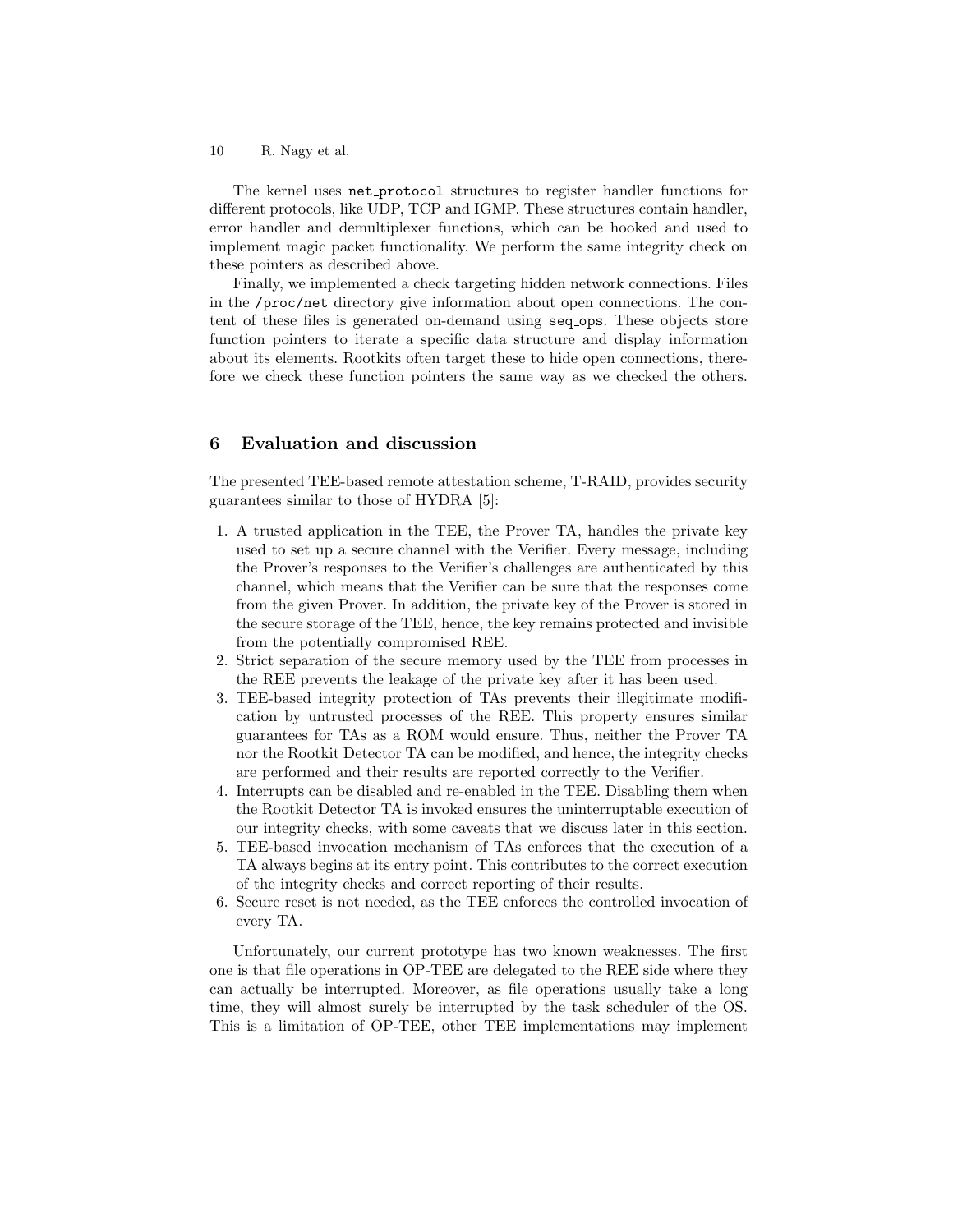file operations within the TEE itself. Nevertheless, if T-RAID is implemented using OP-TEE as the TEE, one has to be aware that property 4 may not hold. Disabling the file system related integrity checks would make property 4 satisfied, but then malware could clear itself from memory and hide its components in persistent storage, from which it may be potentially reloaded later on.

The second weakness is that on multi-core processors, such as most ARM processors, other, potentially untrusted processes may run in parallel to our TAs on different cores. Those processes may interfer with the execution of our integrity checks. For instance, a malware running on a different core could remove a hook from the system call table before it is hashed by our Rootkit Detector TA and put the hook back once the hashing is completed. The only reliable countermeasure to this is disabling all but one cores during the entire attestation process. At the time of this writing, we are experimenting with the implementation of this idea.

# 7 Conclusions

In this paper, we proposed T-RAID, a TEE-based remote attestation scheme for IoT devices. T-RAID follows the hybrid approach to remote attestation: it is mostly based on software and uses only limited hardware support. Notably, T-RAID relies only on the hardware support provided for the TEE itself by the processor and its memory management unit. Considering that TEEs are already widely supported by certain classes of embedded devices, T-RAID is an affordable solution for IoT systems built from such devices.

We showed that T-RAID has similar security properties to those of HYDRA, a secure remote attestation scheme proposed in the past. T-RAID, however, performs more complex integrity checks on the device aiming at detecting rootkits both in memory and in persistent storage. While our integrity checks effectively detect malware, unfortunately, our current prototype implementation of T-RAID has some weaknesses stemming from limitations of OP-TEE, the TEE implementation that we use, and the inherent parallelism provided by multi-core processor architectures.

## References

- 1. Alrawi, O., Lever, C., Antonakakis, M., Monrose, F.: SoK: Security evaluation of home-based IoT deployments. In: IEEE Symposium on Security and Privacy. pp. 1362–1380 (2019). https://doi.org/10.1109/SP.2019.00013
- 2. Antonakakis, M., April, T., Bailey, M., Bernhard, M., Bursztein, E., Cochran, J., Durumeric, Z., Halderman, J.A., Invernizzi, L., Kallitsis, M., Kumar, D., Lever, C., Ma, Z., Mason, J., Menscher, D., Seaman, C., Sullivan, N., Thomas, K., Zhou, Y.: Understanding the Mirai botnet. In: USENIX Security Symposium. pp. 1093–1110. USENIX Association (Aug 2017)
- 3. Castelluccia, C., Francillon, A., Perito, D., Soriente, C.: On the difficulty of software-based attestation of embedded devices. In: ACM Conference on Computer and Communications Security (CCS). pp. 400–409 (2009). https://doi.org/10.1145/1653662.1653711